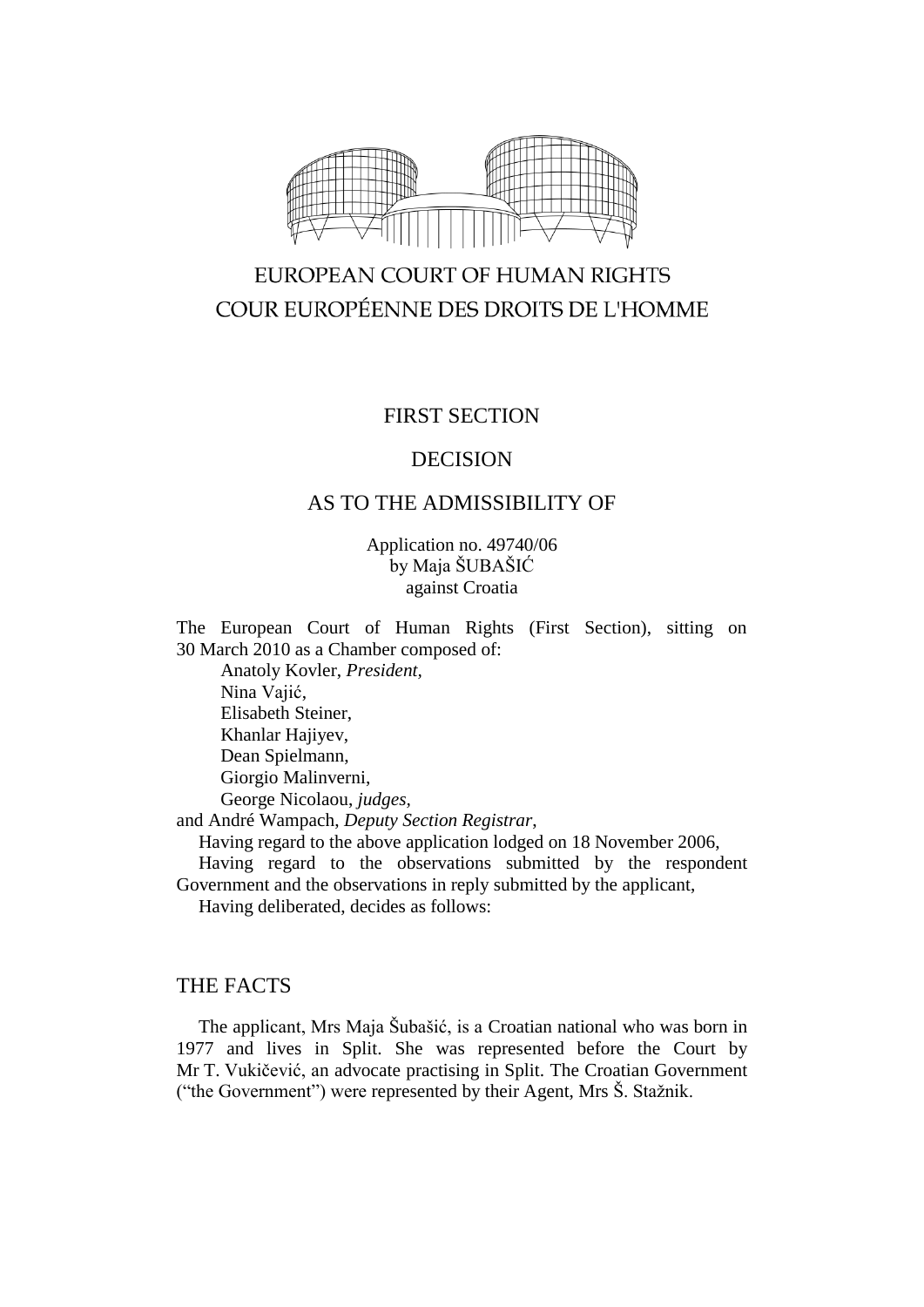## **A. The circumstances of the case**

The facts of the case, as submitted by the parties, may be summarised as follows.

## *1. Background to the case*

On 28 August 1998, while visiting Athens, the applicant gave birth prematurely to her twin daughters, S.A. and K.A. Because she had given birth when she was only six months pregnant, her daughters barely survived. They were kept in a hospital in Athens for three months, two and a half months of which was spent in intensive care. They were discharged on 28 November 1998.

On 25 September 1998 the applicant made a request to the Split Regional Office of the Croatian Heath Insurance Fund (*Hrvatski zavod za zdravstveno osiguranje* – *Područni ured Split*) seeking reimbursement in respect of the costs of her medical treatment. On 22 October 1998 the Split Regional Office granted the request and awarded her the equivalent in Croatian kunas (HRK) of 1,455,177 Greek drachmas (GRD) for urgent medical services rendered abroad.

On 20 October 1998 in Athens the applicant married I.B.A., an Italian national and the father of her daughters.

## *2. Relevant proceedings*

On 12 November 1998 the applicant made another request to the Split Regional Office of the Croatian Heath Insurance Fund, this time seeking reimbursement in respect of the costs of the medical treatment of her daughters.

On 20 April 1999 the Regional Office dismissed her request, finding that her daughters were not registered as insured persons with the Croatian Health Insurance Fund.

The applicant appealed, arguing, *inter alia,* that her daughters had acquired the status of insured persons at the moment of their birth and that they had been formally registered as such after all official documents had been obtained, having regard to the fact that they had been born abroad.

On 17 April 2000 the Directorate of the Croatian Health Insurance Fund (*Hrvatski zavod za zdravstveno osiguranje – Direkcija*), acting as the second-instance authority, dismissed the applicant's appeal and upheld the first-instance decision. After it had collected certain information from various administrative authorities, the Directorate established that the daughters had been recorded in the register of births (*matica rođenih*) on 15 April 1999 and in the register of citizens and the domicile register on 22 April 1999, and that their health insurance cards were valid from 26 April 1999. Against that background the Directorate reasoned as follows: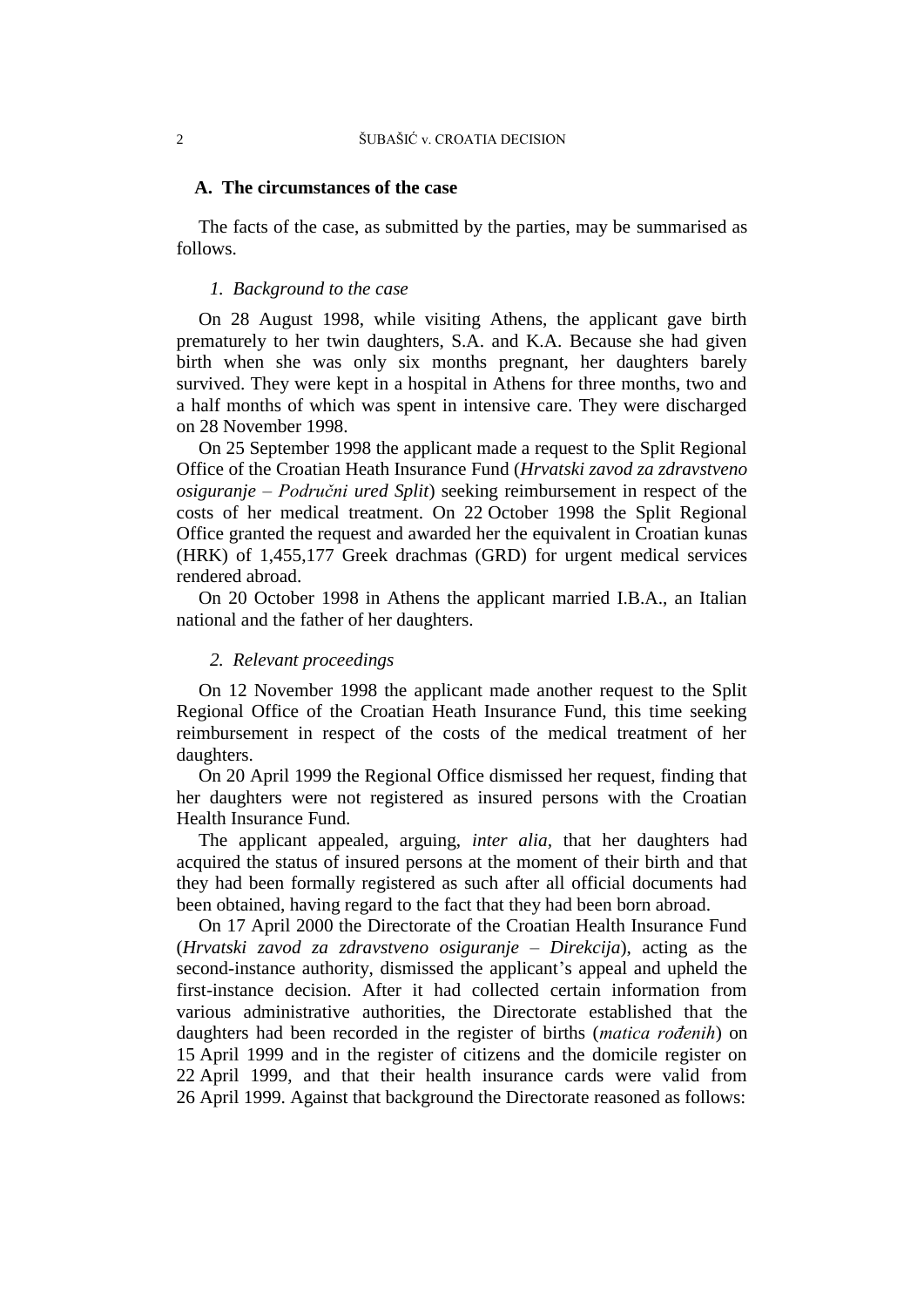"From the printout of the database [of insured persons] the second-instance authority has established that [the appellant's claim that her daughters] K.A. and S.A. were insured 'through the mother' is not correct because their status as persons insured with the Croatian Health Insurance Fund was recognised on 23 April 1999 with the registration date of 26 April 1999 as family members of the insurance holder: [their grandmother] S.S.

The case file shows that the twins S.A. and K.A. at the time of their medical treatment in Athens did not have the status of insured persons with the Croatian Health Insurance Fund, owing to the appellant's failure to notify the Consulate of the Republic of Croatia in Athens of the birth of the children; whereas all the necessary notifications were made only after the first-instance decision had been adopted.

Pursuant to section 55 paragraph 1 of the Ordinance on Rights Related to Compulsory Health Insurance and the Criteria for their Enjoyment ... the status of an insured person is established by the Croatian Health Insurance Fund on the basis of the prescribed application [for registration]...

The insured person acquires the rights related to compulsory health insurance on the day their status as an insured person is established.

Section 3 of the Ordinance on the Criteria for Registration and Deregistration of an Insured Person requires legal and natural persons to apply for [registration with] the compulsory health insurance with the Fund's competent regional office within eight days after the conditions for recognition as an insured person have been met.

Section 7 of the same Ordinance allows for the status of family member [as the ground for insurance] to be established only in respect of persons having their domicile or habitual residence in the Republic of Croatia.

The enclosed domicile certificates show ... that K. and S.A. have their domicile in Split, ... – from 22 April 1999, that is, after the adoption of the [impugned firstinstance] decision, after which they were also registered with compulsory health insurance ...

[In the light of the] foregoing the ... arguments adduced by the appellant are unfounded ..."

The applicant then brought an action in the Administrative Court (*Upravni sud Republike Hrvatske*) challenging the second-instance decision.

On 11 November 2004 the Administrative Court dismissed her action. It held as follows:

"Section 3 of the Ordinance on the Criteria for Registration and Deregistration of an Insured Person and the Establishment of Status of the Person Insured under Compulsory Health Insurance requires natural persons to apply for compulsory health insurance with the Fund's competent regional office within eight days of the conditions for recognition as an insured person having been met.

Under section 56 paragraph 2 point 7 of the Ordinance on Rights Related to Compulsory Health Insurance and the Criteria for their Enjoyment ... the status of an insured person is established from the date of birth, on the basis of the application [for registration].

However, section 7 of the Ordinance on the Criteria for Registration and Deregistration of an Insured Person and the Establishment of Status of the Person Insured under Compulsory Health Insurance ... allows the status of a family member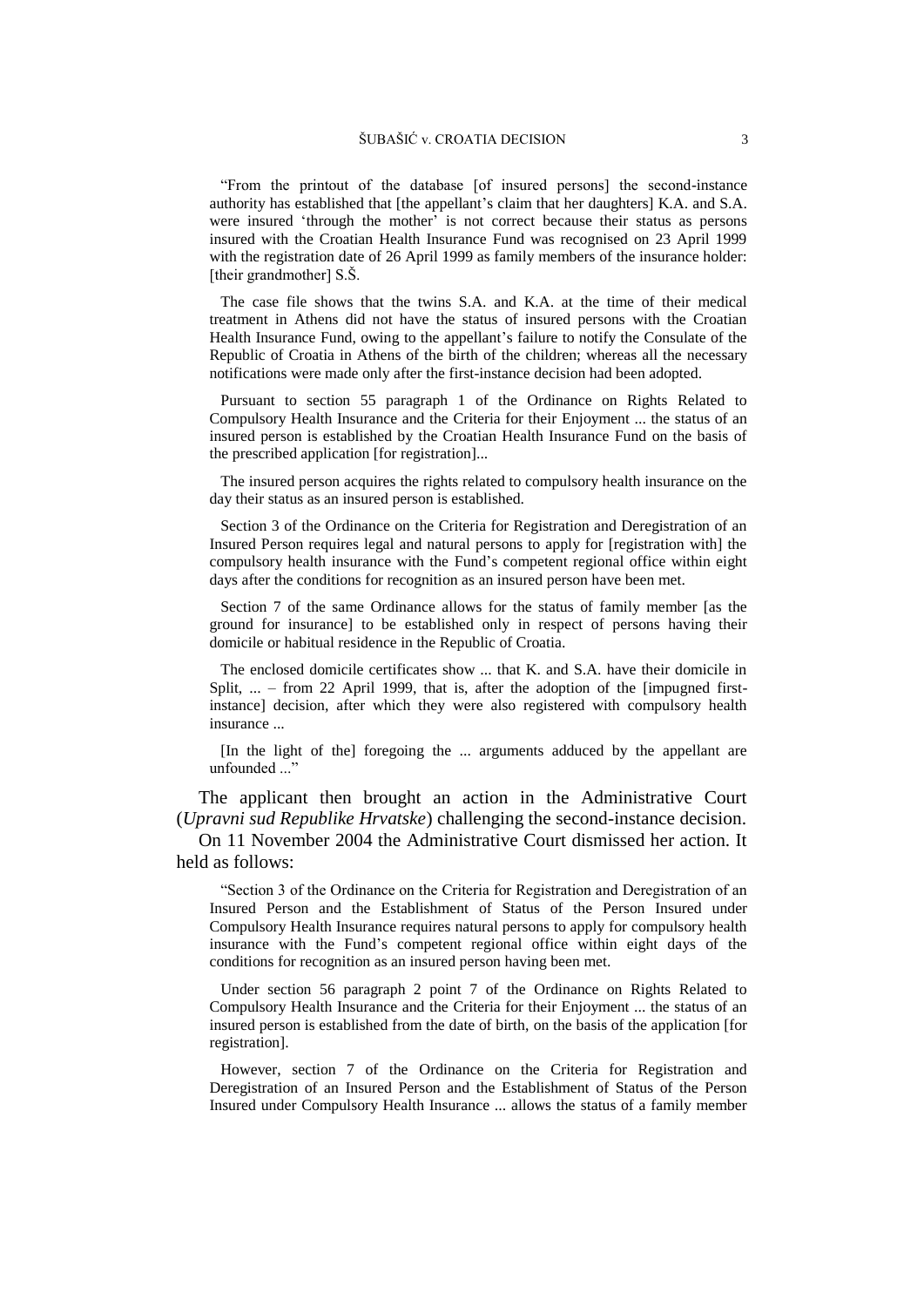[as the ground for insurance] to be established only in respect of persons having their domicile or habitual residence in the Republic of Croatia, unless an international agreement provides otherwise.

Since it was established during the proceedings ... that at the time of their medical treatment abroad the ... twins did not have the status of insured persons with the Fund in accordance with section 2 of the Ordinance on the Rights Related to Compulsory Health Insurance and the Criteria for their Enjoyment, it follows that, according to section 3 of that Ordinance, they did not have the right to healthcare nor the right to reimbursement [of costs of medical services rendered abroad.]

In the light of the foregoing, this court has no legal possibility to find the impugned decision unlawful."

The applicant then lodged a constitutional complaint alleging violations of her constitutional rights to equality, judicial review of administrative decisions, a fair hearing and healthcare. On 25 May 2006 the Constitutional Court (*Ustavni sud Republike Hrvatske*) dismissed the applicant's complaint. In finding so it held that:

"The administrative authority conducting proceedings following a request for reimbursement of costs of medical treatment abroad is bound by the ... existence (or non-existence) of the status of the insured person ... This status of the complainant's children was decided in other proceedings, different from those from which the impugned decisions originate.

In proceedings following a request for reimbursement of costs of medical treatment abroad (or in subsequent proceedings following an administrative action) the administrative authority or the Administrative Court are neither authorised under the relevant legislation to question the lawfulness and the correctness of the proceedings for acquisition of the status of an insured person ... nor to alter the decisions delivered in those proceedings (namely, the documents which were, as a result of those proceedings, issued to the complainant for her children), even in cases when those proceedings have not been conducted properly and in accordance with the law. Therefore, when reaching the impugned decisions, neither the competent administrative authority nor the Administrative Court could have examined questions such as the lawfulness and the correctness of the registration of domicile of the newborn children with the date when the request for registration was made (and not with the date of birth) or the lawfulness and the correctness of the issuance of the health insurance cards with a date different from the date of birth.

It follows that the possible violations of the constitutional rights which occurred in the proceedings for acquisition of the status of an insured person ... cannot be examined in the instant constitutional court proceedings.

Examining the [impugned] decisions by which the complainant was denied reimbursement of the costs of her children's medical treatment abroad, because when these costs were incurred the children had not been recognised as having the status of insured persons ..., the Constitutional Court has established that these decisions are based on the relevant provision of section 2 of the Ordinance on the Rights and Criteria for the Use of Healthcare Abroad.

In finding so, it has to be noted that the decision of the second-instance administrative authority and the judgment of the Administrative Court are partly based on legislation that is not relevant in the present case ... in particular ... section 3 of the Ordinance on the Criteria for Registration and Deregistration of an Insured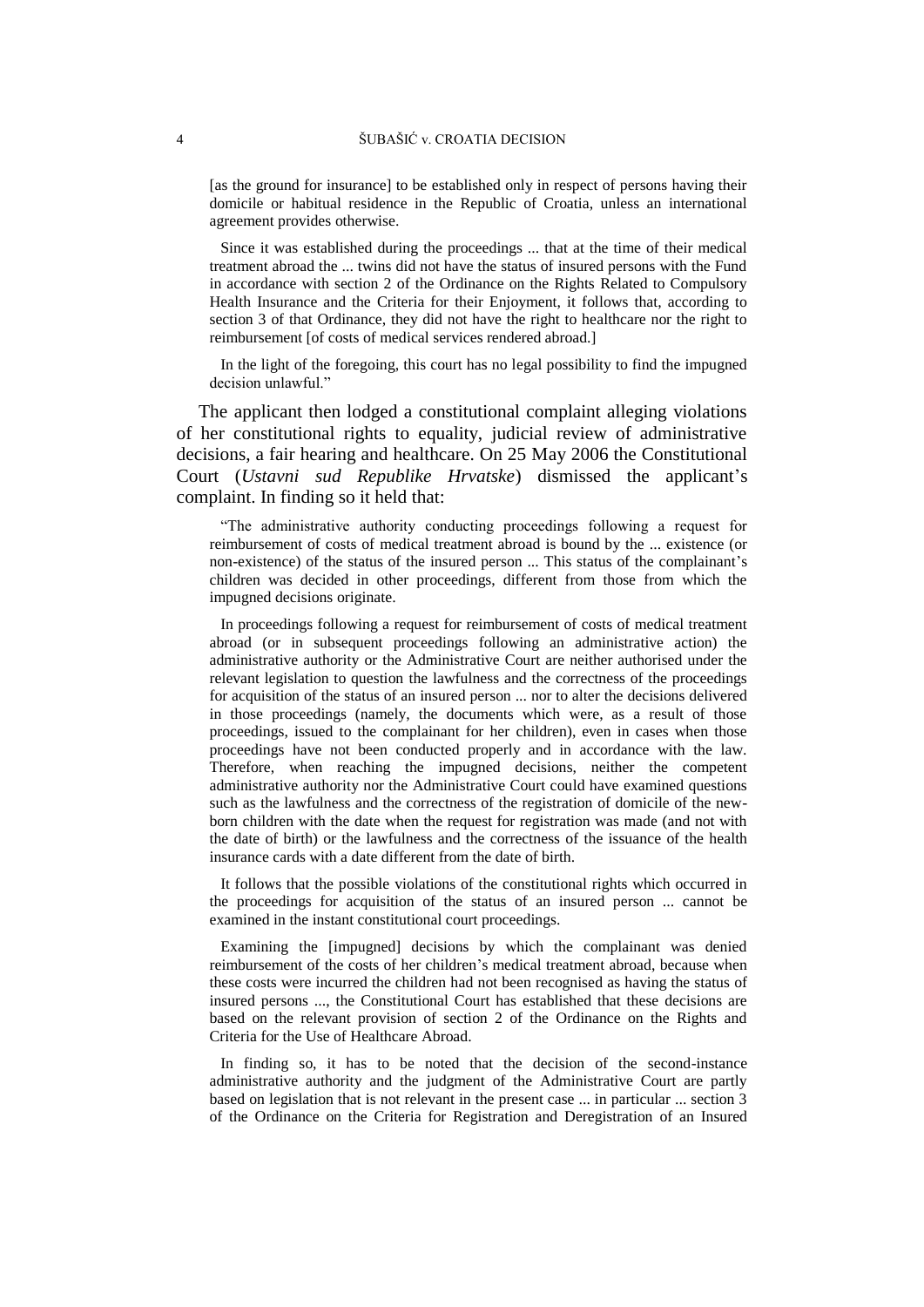#### ŠUBAŠIĆ v. CROATIA DECISION 5

Person and the Establishment of Status of the Person Insured under Compulsory Health Insurance. That provision provides for a time-limit of eight days to apply for [registration with] compulsory health insurance. The above-mentioned provision relates, however, only to legal and natural persons obliged to pay health insurance contributions, which [is not the case with] the complainant or her mother, who is the person from whose health insurance the insurance of the complainant's children is derived.

This finding, however, has no bearing on the possibility of a different resolution of the case or [this] court's view that the impugned decisions are lawful and did not violate the constitutional rights of the complainant or her children."

## **B. Relevant domestic law and practice**

### *1. The Constitution*

The relevant part of the Constitution of the Republic of Croatia (*Ustav Republike Hrvatske*, Official Gazette nos. 56/1990, 135/1997, 8/1998 (consolidated text), 113/2000, 124/2000 (consolidated text), 28/2001 and 41/2001 (consolidated text), 55/2001 (corrigendum)) provides as follows:

#### **Article 58**

"Everyone shall be guaranteed the right to health care, in accordance with the law."

#### **Article 62**

"The State shall protect maternity, children and youths, and shall create social, cultural, educational, material and other conditions promoting the right to a decent life<sup>"</sup>

#### **Article 64(1)**

"Everyone shall have a duty to protect children and the infirm."

### *2. The Health Insurance Act and related subordinate legislation*

#### **(a) The Health Insurance Act**

The relevant provisions of the Health Insurance Act (*Zakon o zdravstvenom osiguranju*, Official Gazette of the Republic of Croatia, nos. 75/1993, 55/1996, 1/1997. (consolidated text), 109/1997, 13/1998, 88/1998, 10/1999, 34/1999, 69/2000, 59/2001 and 82/2001), in force at the material time, read as follows:

#### II. COMPULSORY HEALTH INSURANCE

#### **Section 3**

For the purposes of this Act, the persons having rights related to compulsory health insurance [insured persons in the broad sense] are the insured [in the strict sense], their family members and other persons insured in certain circumstances.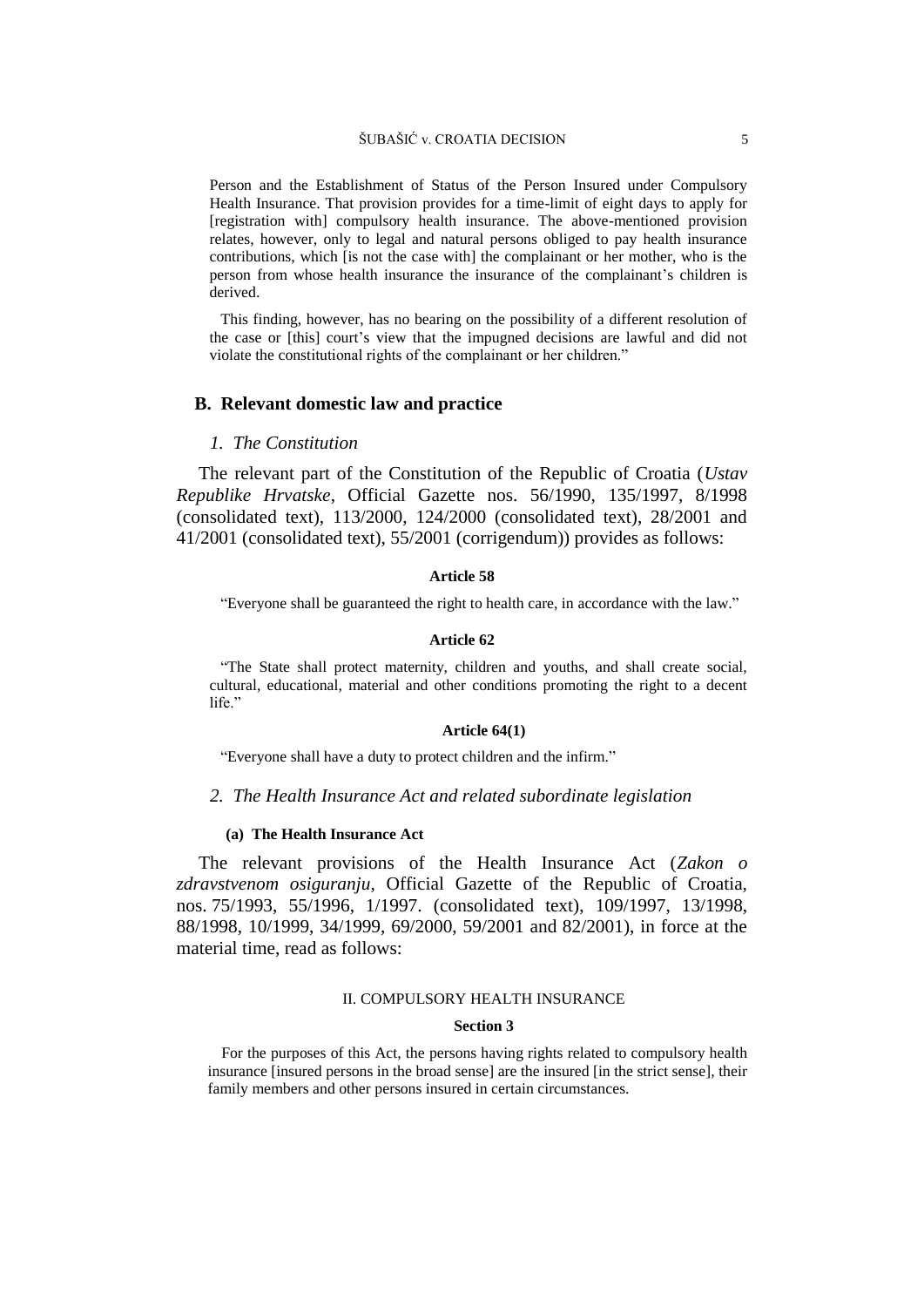## 6 ŠUBAŠIĆ v. CROATIA DECISION

#### **Section 6 (1)**

#### **FAMILY MEMBERS**

For the purposes of this Act the following persons are considered family members of the insured:

2. children (... ) if the insured provides for their maintenance,

...

...

4. grandchildren, ... , [if] the insured provides for their maintenance.

## ... **Section 79**

(1) Only an individual with the established status of an insured person may enjoy rights related to health insurance.

(2) The status of an insured person shall be established by the [Croatian Health Insurance] Fund, and shall be proved by issuance of [their health insurance card].

 $(3)$  ...

## **(b) Related subordinate legislation**

*(i) Ordinance on the Rights Related to Compulsory Health Insurance and the Criteria for their Enjoyment*

The relevant provisions of the Ordinance on the Rights Related to Compulsory Health Insurance and the Criteria for their Enjoyment (*Pravilnik o pravima, uvjetima, i načinu ostvarivanja prava iz obveznog zdravstvenog osiguranja*, Official Gazette of the Republic of Croatia, nos. 4/1994, 81/1994, 31/1995, 57/1996, 71/1996, 108/1996 and 79/1997), in force at the material time, read as follows:

## **1. Establishment of the status of an insured person**

#### **Section 54**

(1) The status of an insured person shall be established by the [Croatian Health Insurance] Fund by issuance of [their health insurance card].

(2) On the day of the establishment of the status of an insured person, [that] person shall acquire the rights related to compulsory health insurance.

#### **Section 55**

(1) The status of an insured person shall be established by the [Croatian Health Insurance] Fund on the basis of the prescribed application [for registration] submitted by a legal or natural person ...

(2) If the Fund accepts the application [for registration] it shall issue [a health insurance card] to the insured person whereby the proceedings instituted by that application shall be terminated.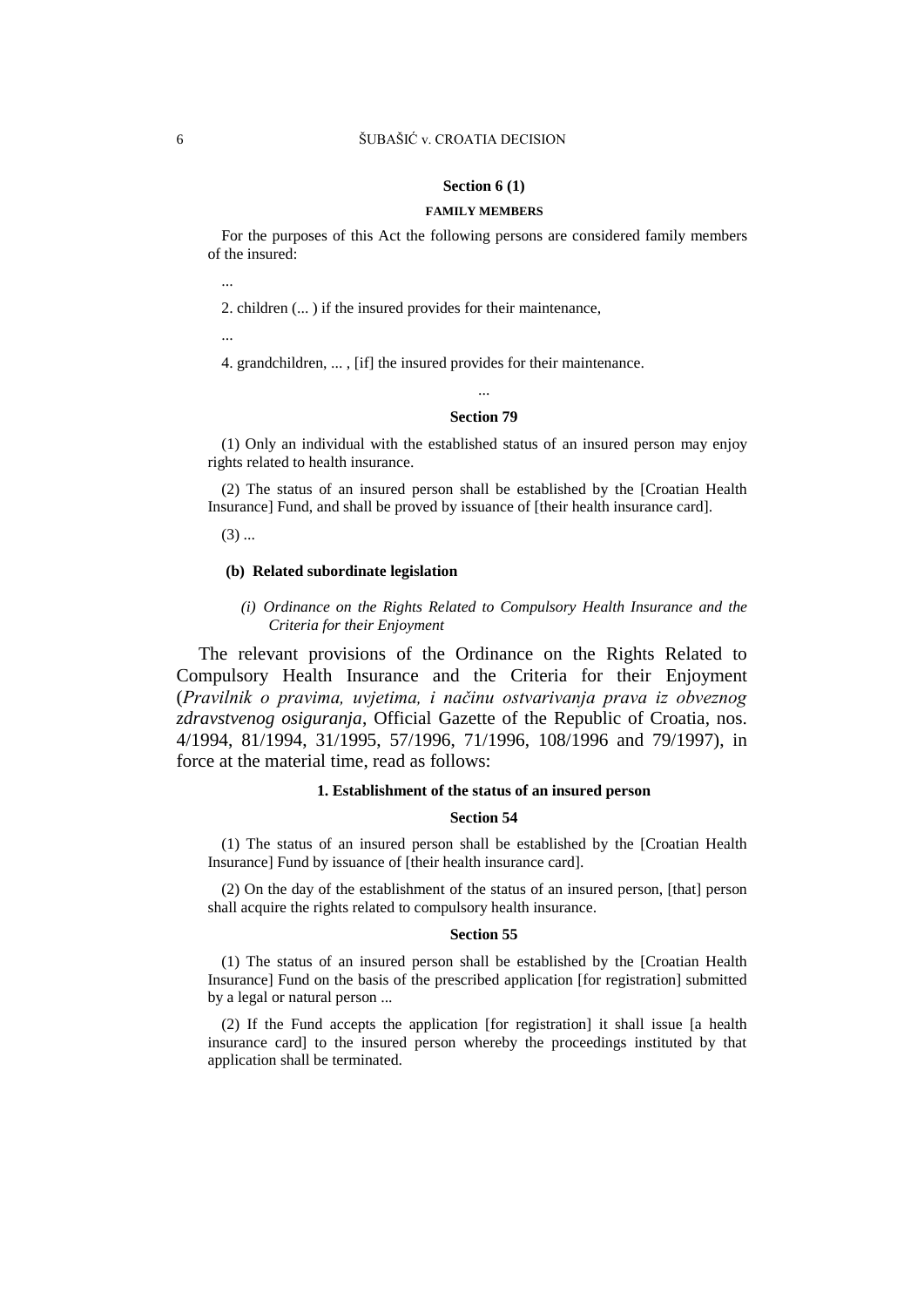(3) If the Fund refuses the submitted application or establishes the status of the insured person on a different ground, it shall issue a ... decision, which it shall serve on the applicant and the interested person [the third party].

(4) The appeal to the Directorate [of the Croatian Health Insurance Fund] lies against the decision referred to in the paragraph 3 of this section.

#### **Section 56**

(1) When submitting the application referred to in section 55 of this Ordinance, the applicant is required to enclose appropriate evidence proving the legal ground of insurance, such [grounds] are, for example ... family ties with the insured person, maintenance, and so on.

(2) On the basis of the application and evidence referred to in paragraph 1 of this section, the status of an insured person shall be established [from the date] of:

- ...

- birth ... for persons whose right to health insurance is derived from the right of another person.

*(ii) Ordinance on the Criteria for Registration and Deregistration of an Insured Person and the Establishment of the Status of the Person Insured under Compulsory Health Insurance*

The relevant provisions of the Ordinance on the Criteria for Registration and Deregistration of an Insured Person and the Establishment of Status of the Person Insured under Compulsory Health Insurance (*Pravilnik o načinu prijavljivanja i odjavljivanja, te utvrđivanju statusa osigurane osobe iz obveznog zdravstvenog osiguranja*, Official Gazette of the Republic of Croatia, nos. 57/1994, 89/1994 and 65/2001), in force at the material time, read as follows:

### II. ESTABLISHMENT OF THE STATUS OF AN INSURED PERSON

### **Section 2**

(1) The status of an insured person shall be directly established by the competent regional office of the [Croatian Health Insurance] Fund or through its branch office, on the basis of an application for [registration with] compulsory health insurance, its certification and by issuance of [their health insurance card].

 $(2)$  ...

(3) The status of an insured person for family members of the insured having their domicile or habitual residence in the territory of the Republic of Croatia shall be established by the regional office of the Fund which established the status of the insured for the insurance holder.

 $(4)$  ...

#### **Section 3 (1)**

Legal or natural persons who are obliged to pay [health insurance] contributions are obliged to apply for [registration with] compulsory health insurance (application for registration, application for registration of changes in the insurance and for deregistration) with the competent regional office of the Fund within eight days of the conditions for recognition of the status of an insured person having been met ...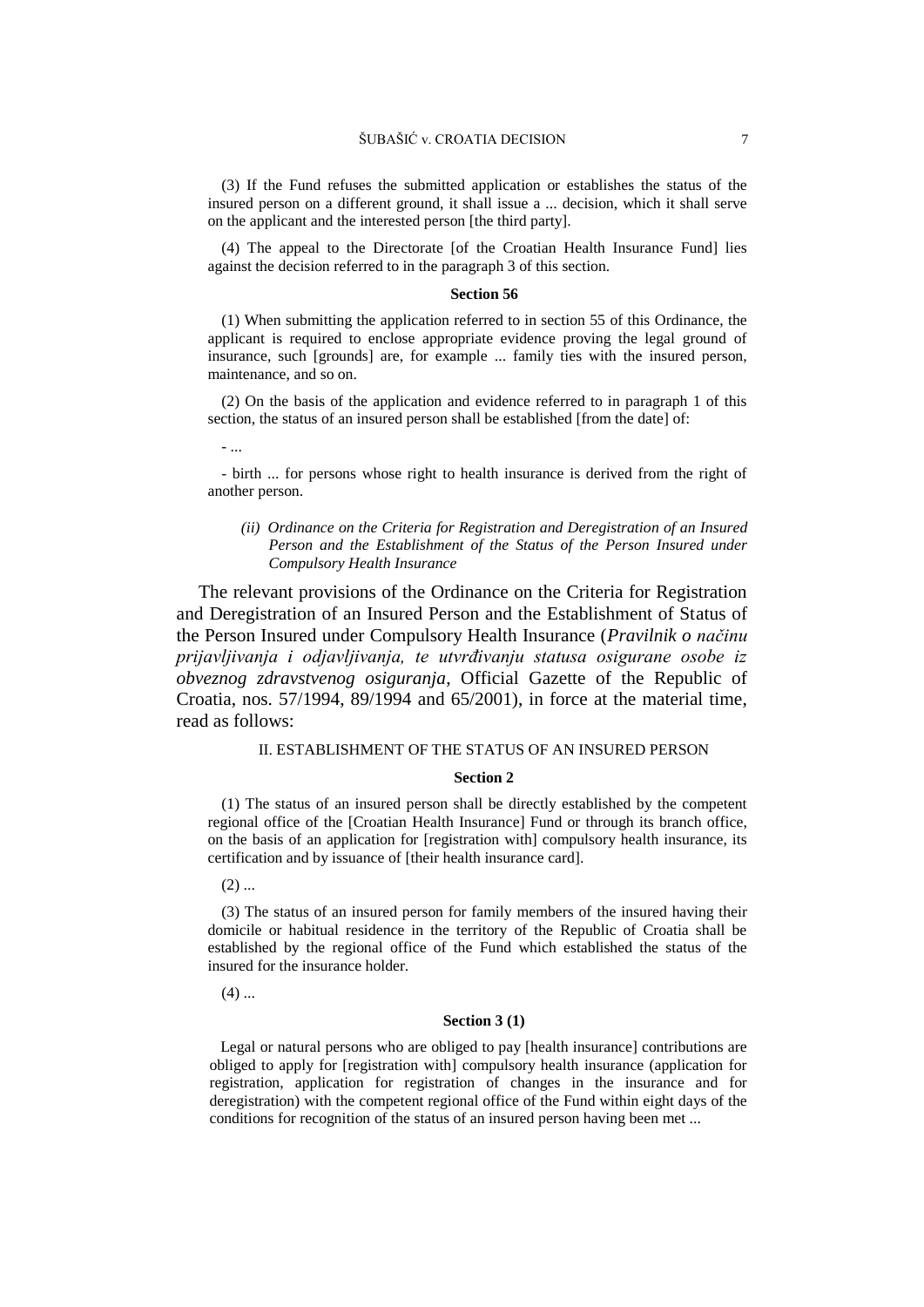### 8 ŠUBAŠIĆ v. CROATIA DECISION

#### **Section 7**

The status of a family member of the insured may only be established in respect of persons having their domicile or habitual residence in the Republic of Croatia, unless an international agreement provides otherwise.

*(iii) Decision on the Form and Content of the Document Proving the Status of Persons Insured with the Croatian Health Insurance Fund*

The relevant provisions of the Decision on the Form and Content of the Document Proving the Status of Persons Insured with the Croatian Health Insurance Fund (*Odluka o sadržaju i obliku isprave kojom se dokazuje status osigurane osobe Hrvatskog zavoda za zdravstveno osiguranje*, Official Gazette of the Republic of Croatia nos. 57/1994, 140/1997, 31/1999 and 77/2000), in force at the material time, read as follows:

#### **Section 6 (2)**

The period of validity of ... [the health insurance card] shall count from the date of acquisition of the status of an insured person.

## **Section 8 (1)**

The [health insurance] card shall be issued by the Fund on the basis of the application for [registration with] compulsory health insurance ...

## *(iv) Ordinance on the Rights and Modalities of, and the Conditions for, the Use of Healthcare Abroad*

The relevant provisions of the Ordinance on the Rights and Modalities of, and the Conditions for, the Use of Healthcare Abroad (*Pravilnik o pravima, uvjetima i načinu korištenja zdravstvene zaštite u inozemstvu*, Official Gazette of the Republic of Croatia, nos. 6/1994 and 87/1996), in force at the material time, read as follows:

#### **Section 2**

(1) The right to healthcare abroad belongs to persons insured with the [Croatian Health Insurance] Fund ... and in particular:

- ...

- persons who are staying abroad for other reasons, in cases of medical urgency,

- ...

#### **Section 17**

(1) Persons insured with the Fund who have undergone medical treatment or examination abroad may have the costs of [their] healthcare recognised in the amount of costs of medical services of the Fund, under the condition that the medical treatment or examination is subsequently approved by the [competent] chamber of physicians.

(2) Exceptionally, if the healthcare was provided in the case of medical urgency in order to avert an immediate threat to [the health of] the insured person, the costs of the healthcare shall be recognised in accordance with the provisions of an international agreement, or in accordance with the issued invoices if the insured person has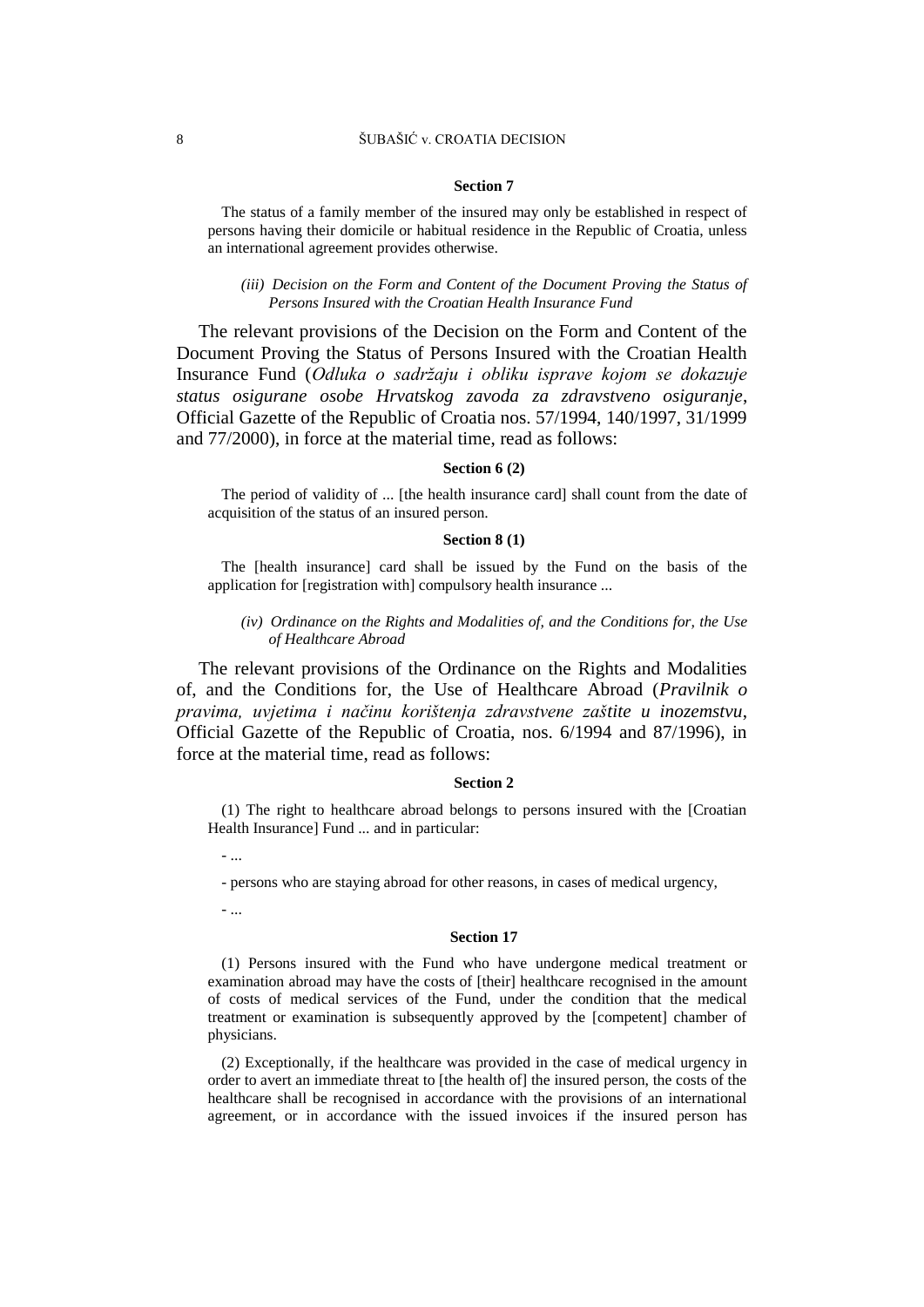undergone medical treatment in a state with which no international agreement has been concluded.

(3) A person who receives the healthcare referred to in the preceding paragraph shall notify the Fund immediately with a view to further supervising the provision of the urgent healthcare and assessing the need for the insured person's return (transportation) to the Republic of Croatia.

### *3. The Domicile and Residence of Citizens Act*

#### **(a) Relevant provisions**

The relevant provisions of the Domicile and Residence of Citizens Act (*Zakon o prebivalištu i boravištu građana*, Official Gazette of the Republic of Croatia, no. 53/1991, read as follows:

#### **Section 2**

A domicile is a place where a citizen has settled with the intention of permanently living there.

### **Section 4(1) and (2)**

Domicile of minors ... shall be established according to the last common domicile of their parents.

When the parents of such persons do not have common domicile or are not married. their domicile shall be established according to the domicile of the parent exercising parental authority [that is, having custody].

#### **Section 6(1) and (2)**

Citizens have a duty to register and deregister domicile, register habitual residence and register a change of address.

Applications [for registration or deregistration] referred to in paragraph 1 of this section for the persons without capacity to act shall be lodged by their parents or legal guardians.

### **Section 8**

Application for registration of domicile or change of address shall be lodged within eight days of deregistration of the previous domicile or address.

The [competent] official shall issue a certificate of domicile or of change of address.

## **(b) The Supreme Court's practice**

In its decision, no. Gr 650/01-2 of 10 October 2001 the Supreme Court (*Vrhovni sud Republike Hrvatske*) interpreted the Domicile and Residence of Citizens Act in the following way:

"... [It] follows that a citizen establishes domicile in a certain place on the day he or she settles in that place with the intention of permanently living there ... and not from the moment he or she applied to register [his or her] domicile."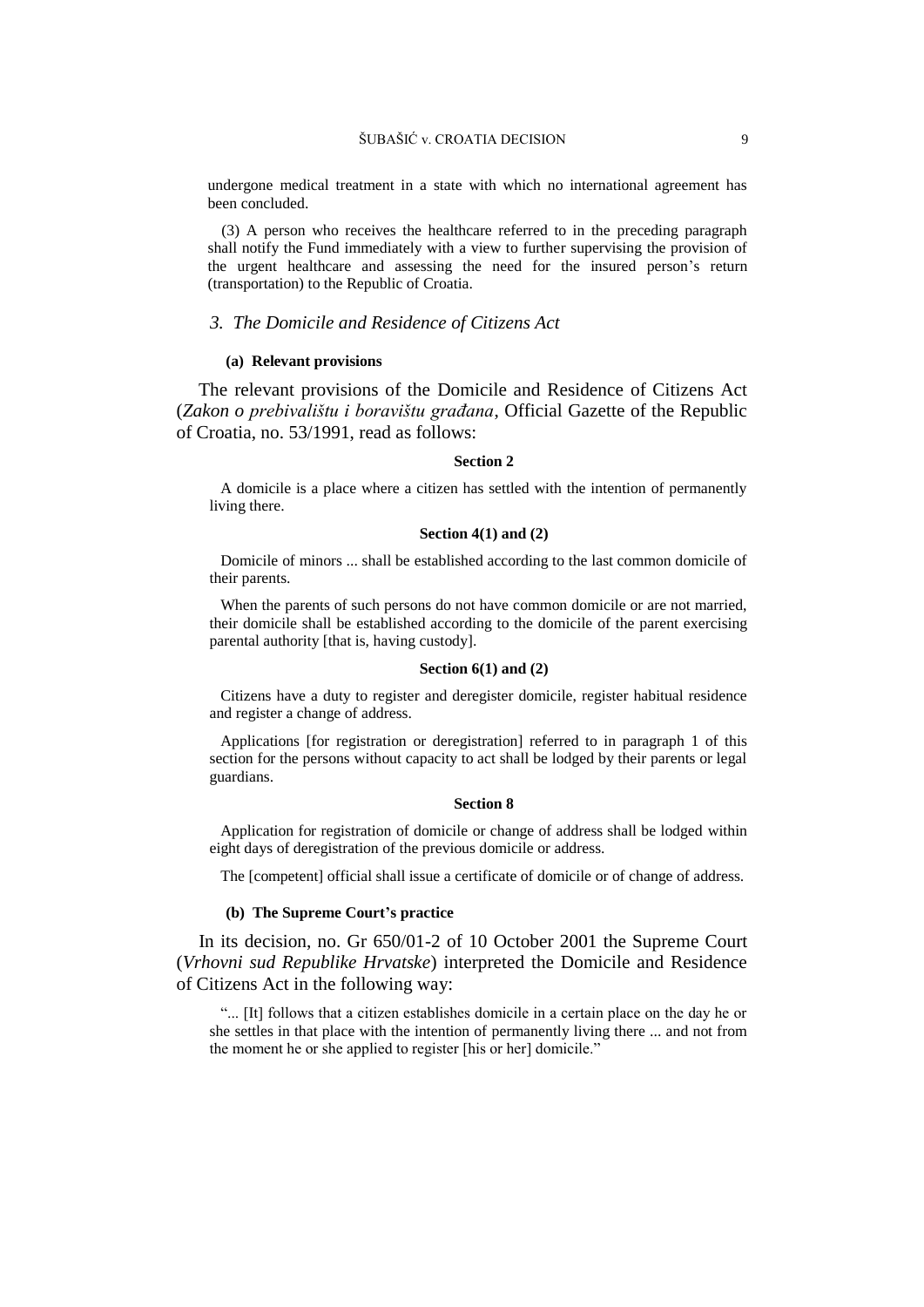#### *4. The Administrative Procedure Act*

The relevant provisions of the Administrative Procedure Act (*Zakon o općem upravnom postupku*, Official Gazette of the Socialist Federal Republic of Yugoslavia 47/1986 (consolidated text), and Official Gazette of the Republic of Croatia no. 53/1991), which was in force at the material time, provided as follows:

Section 144(1) provided that, if the authority before which the administrative proceedings were pending found that the case could not be decided without deciding an issue the resolution of which was within the competence of a court or other authority (preliminary issue), it could decide on that issue itself or stay the administrative proceedings until the competent authority had resolved it.

Section 249 provided that administrative proceedings that had ended in a definitive decision could be reopened if, *inter alia*, the contested decision had been based on a preliminary issue, a substantial part of which the competent authority had later resolved differently.

## COMPLAINTS

1. The applicant complained under Article 1 of Protocol No. 1 to the Convention that the domestic authorities had refused to grant her claim for reimbursement of the costs of her daughters' medical treatment abroad.

2. She further complained under Article 8 of the Convention that this refusal also violated her right to respect for her family life.

3. The applicant also complained under Article 14 of the Convention that she had suffered discrimination on the ground that she had given birth abroad.

4. Lastly, the applicant complained under Articles 6 § 1 and 13 of the Convention, in respect of the above-mentioned proceedings, about the assessment of evidence by the domestic courts and about the outcome of the proceedings.

## THE LAW

## **A. Alleged violation of Article 1 of Protocol No. 1 to the Convention**

The applicant complained that the domestic authorities had infringed her property rights. She complained that, on the basis of the relevant legislation, she could have reasonably expected that her claim for reimbursement for the costs of her daughters' medical treatment abroad would be granted. She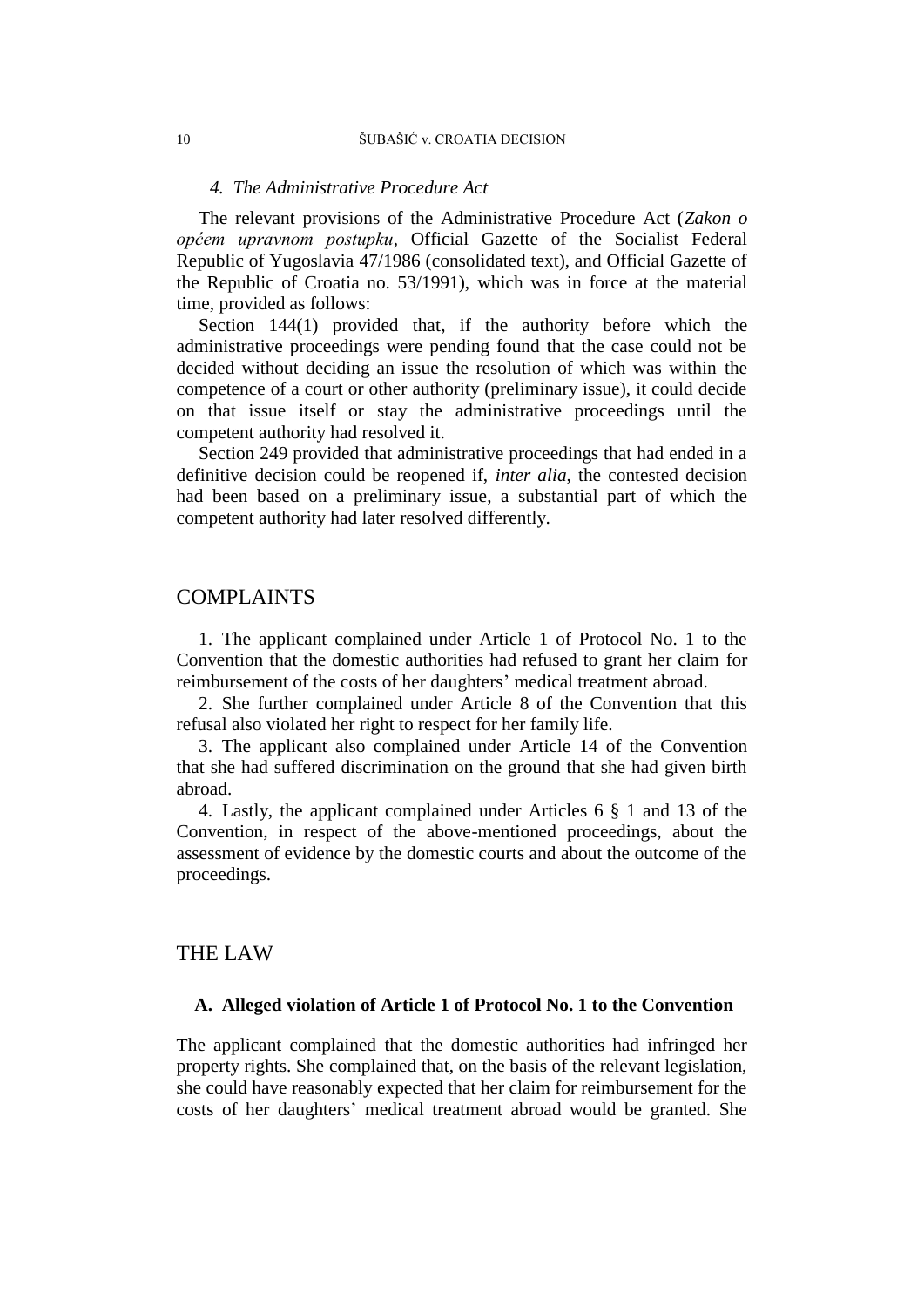relied on Article 1 of Protocol No. 1 to the Convention, which reads as follows:

"Every natural or legal person is entitled to the peaceful enjoyment of his possessions. No one shall be deprived of his possessions except in the public interest and subject to the conditions provided for by law and by the general principles of international law.

The preceding provisions shall not, however, in any way impair the right of a State to enforce such laws as it deems necessary to control the use of property in accordance with the general interest or to secure the payment of taxes or other contributions or penalties."

The Government contested that argument.

## *1. The submissions of the parties*

#### **(a) The Government**

The Government argued that the applicant had failed to exhaust domestic remedies. They noted that the applicant had complained of the refusal of the domestic authorities to reimburse the costs of her daughters' medical treatment abroad. However, the key issue in this regard was the date on which the applicant's daughters had acquired the status of insured persons with the Croatian Health Insurance Fund. From the facts of the case it followed that the applicant had never disputed the date the Fund considered to be the date on which the applicant's daughters had obtained the status of insured persons, that is, the date of their registration as insured persons.

The Government argued that the applicant should have noticed that this date was incorrect and lodged a request with the Fund asking it to establish that her daughters had acquired the status of insured persons on the day they had been born. If, at that stage, the Fund had dismissed her request she would have had a right to appeal, bring an action in the Administrative Court and, ultimately, a constitutional complaint. However, she had not done so and had thereby failed to exhaust the available domestic remedies.

The Government further argued that making use of available remedies in the proceedings for reimbursement of costs, would not have corrected the applicant's failure to institute separate administrative proceedings with a view to changing the date on which her daughters had acquired the status of insured persons. This was the case because the domestic authorities which had examined the applicant's request for reimbursement of costs were not in a position to decide on that preliminary issue.

In the light of the above, the Government considered the application inadmissible for non-exhaustion of domestic remedies.

## **(b) The applicant**

The applicant contested this argument and considered her complaint admissible.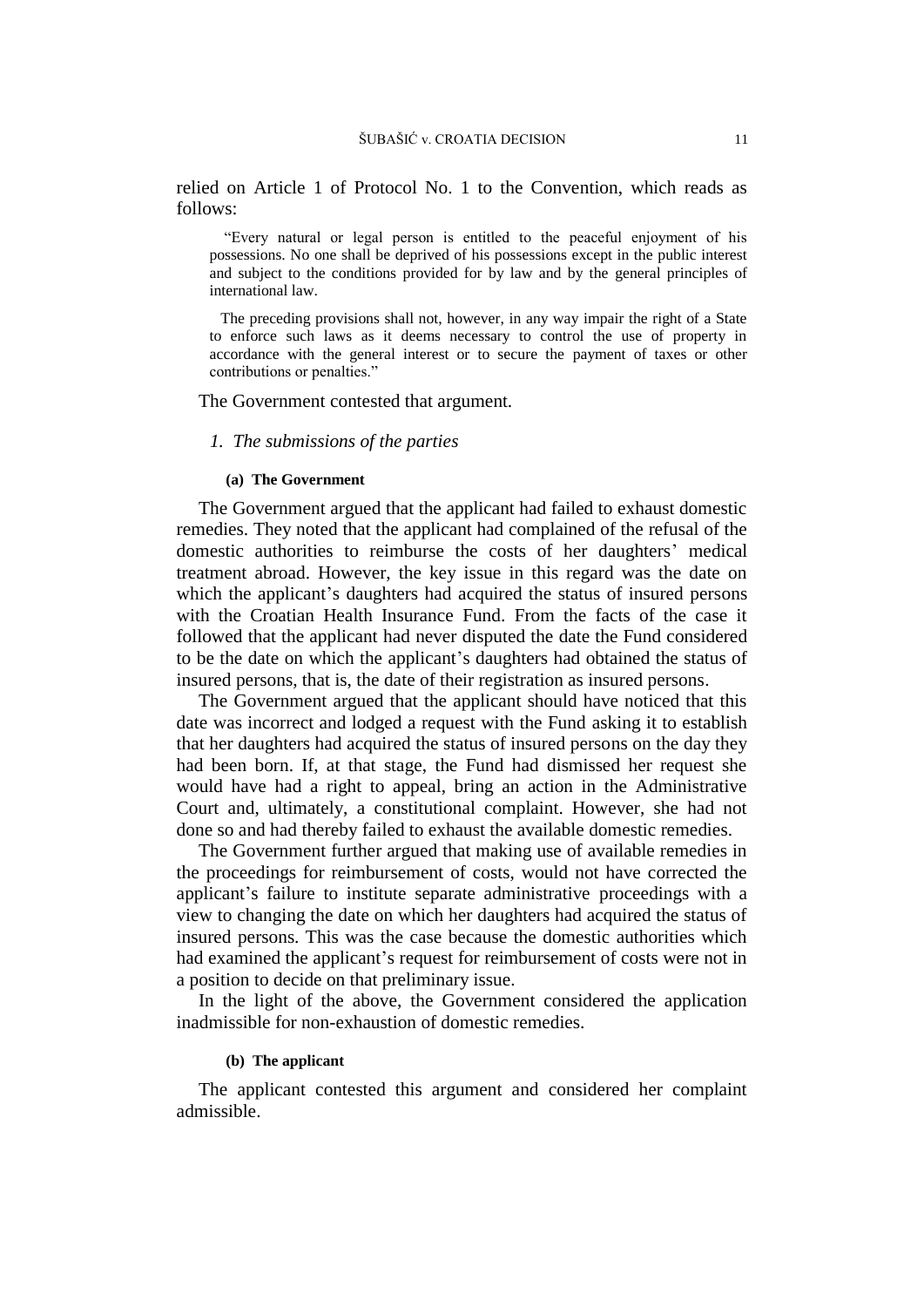## *2. The Court's assessment*

The Court observes that various domestic authorities, in particular, the Directorate of the Health Insurance Fund, the Administrative Court and the Constitutional Court upheld the initial decision of the Fund's Regional Office in Split to refuse the applicant's request for reimbursement of the costs of the medical treatment of her daughters but that each of those authorities supported their decisions with different reasons.

The second-instance authority relied on the applicant's failure to register her daughters with the Health Insurance Fund in due time, considering that the necessary notifications could have been made through the Croatian consulate in Athens. Moreover, because the applicant had registered her daughters only after the first-instance decision had been adopted, that authority could not be blamed for refusing the applicant's request on the ground that the daughters had simply not figured in the database of insured persons. Furthermore, given that the daughters had eventually been insured as family members of their grandmother (the applicant's mother), pursuant to relevant legislation, they needed to have their domicile in Croatia. However, their domicile in Croatia had been registered only after the firstinstance decision had been adopted.

In this connection the Court notes that the Administrative Court in its judgment of 11 November 2004, emphasised that the status of an insured person was acquired from the date of birth. That court, however, stressed the requirement that persons insured as family members needed to have their domicile in Croatia and proceeded to conclude that, at the time when the medical services had been rendered, the applicant's daughters had not had their domicile in Croatia and thus had not had the status of insured persons.

The Court notes in this respect that the Constitutional Court eventually held that, pursuant to the relevant legislation, the applicant's daughters should have been registered as insured persons from their date of birth, irrespective of the date when the application for their registration was lodged and that the same principle should have been applied when registering their domicile.

However, the Constitutional Court dismissed the applicant's constitutional complaint because it was of the view that, in the proceedings complained of, the lower authorities could not have questioned the apparently incorrect entries in the Fund's register (and the resultant issuance of the health insurance cards with the date of registration rather than the date of birth) and the citizen's domicile register, as these entries had resulted from different proceedings.

Having regard to the reasoning of the Constitutional Court, the Court notes that, under Croatian law, as it follows in particular and by converse implication from section 144(1) of the Administrative Procedure Act, an administrative authority is not allowed to decide on a preliminary issue that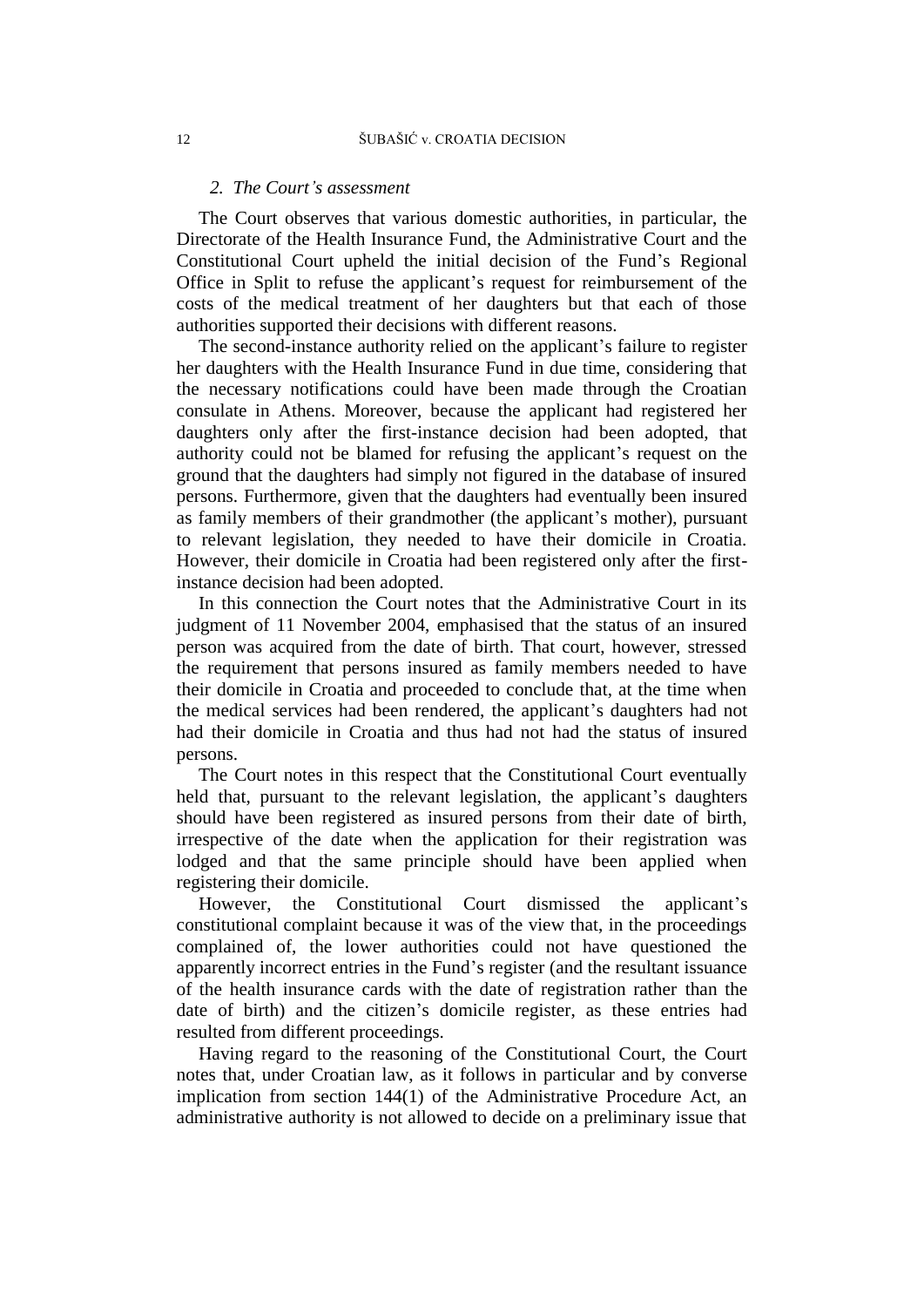has already been finally decided as the main issue by a court or the same or different administrative authority in separate proceedings – a rule that, in the Court's view, serves to maintain the principle of separation of powers and promote legal certainty.

The Court further notes that the Croatian legal system nevertheless allowed, and still allows, the applicant to correct the mistakes made by the domestic authorities when registering her daughters as insured persons with the Croatian Health Insurance Fund and their domicile with the Ministry of the Interior, and, ultimately, to obtain reimbursement of costs of their medical treatment in Greece. Namely, by instituting separate administrative proceedings and relying, in particular, on the decision of the Constitutional Court of 25 May 2006, the applicant could have asked the Ministry of the Interior to change the incorrect entries in its domicile register and record the domicile of her daughters from their date of birth. In the same way, that is, by instituting separate administrative proceedings, the applicant could have requested the Croatian Health Insurance Fund to change the incorrect entries in its database of insured persons and register her daughters from their date of birth and, consequently, to issue the health insurance cards in respect of her children reflecting those changes.

After having done so and obtaining decisions rectifying the abovementioned errors, the applicant could have either resubmitted her request for reimbursement of costs of medical treatment of her daughters abroad or filed a petition for reopening of the proceedings complained of by relying on section 249 of the Administrative Procedure Act.

However, she has not done so.

It follows that this complaint is inadmissible under Article 35 § 1 of the Convention for non-exhaustion of domestic remedies and must be rejected pursuant to Article 35 § 4 thereof.

## **B. Alleged violations of Articles 8 and 14 of the Convention**

The applicant also complained under Article 8 of the Convention that the decisions of the domestic authorities had infringed her right to family life because the refusal to reimburse her for the medical costs could not be justified by any of the legitimate aims enumerated in paragraph 2 of that Article. The applicant further complained under Article 14 of the Convention that she had been discriminated against because her children had been born abroad and that none of the problems she had encountered would have arisen had she given birth in Croatia. Articles 8 and 14 read as follows:

## **Article 8**

"1. Everyone has the right to respect for his private and family life ....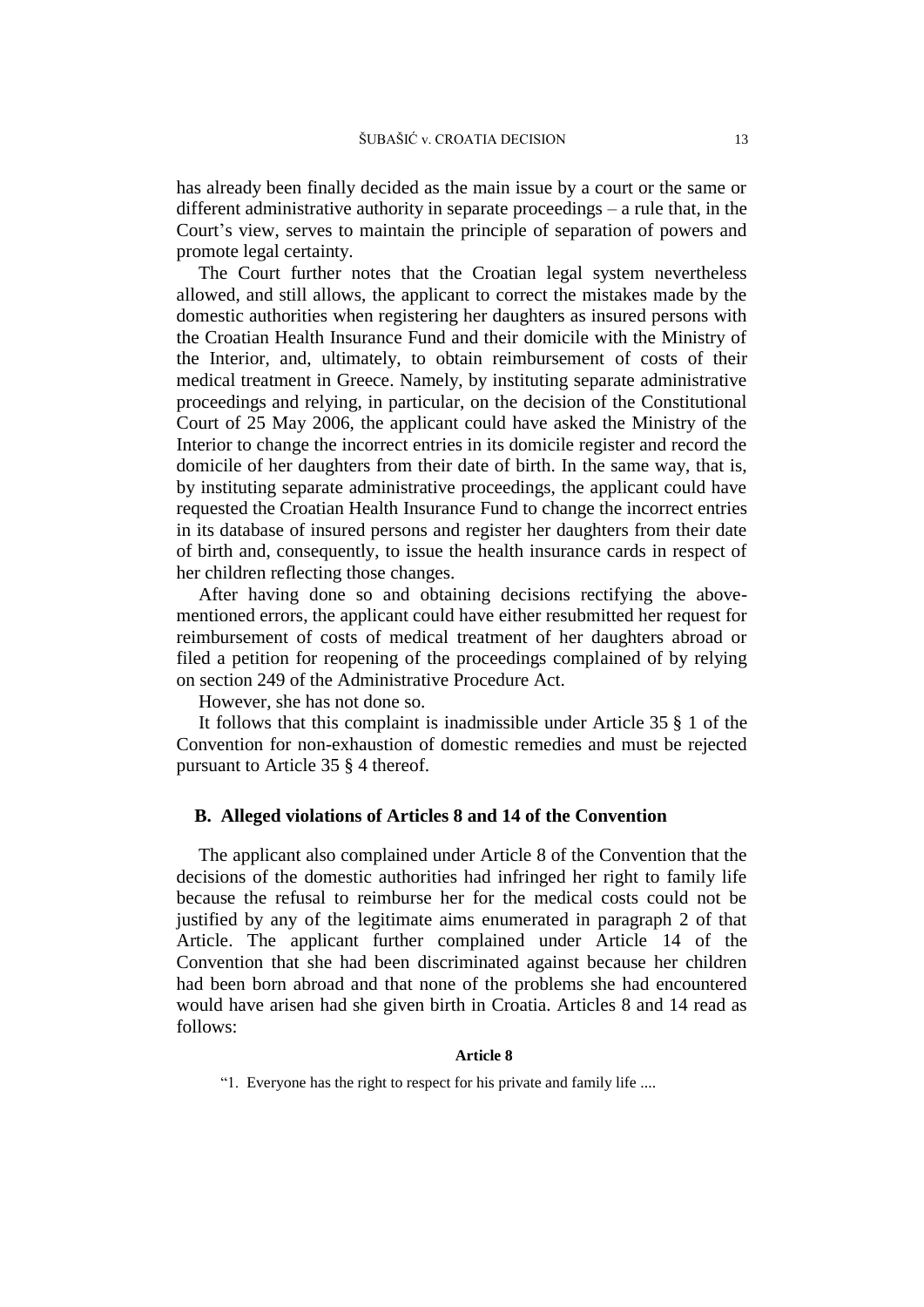2. There shall be no interference by a public authority with the exercise of this right except such as is in accordance with the law and is necessary in a democratic society in the interests of national security, public safety or the economic well-being of the country, for the prevention of disorder or crime, for the protection of health or morals, or for the protection of the rights and freedoms of others."

#### **Article 14**

"The enjoyment of the rights and freedoms set forth in [the] Convention shall be secured without discrimination on any ground such as sex, race, colour, language, religion, political or other opinion, national or social origin, association with a national minority, property, birth or other status."

The Government contested that argument, arguing, as in respect of the complaint under Article 1 of Protocol No. 1 above, that the applicant had failed to exhaust domestic remedies.

The Court refers to its above-mentioned finding in respect of the applicant's complaint concerning the right to peaceful enjoyment of possessions. It follows that these complaints are also inadmissible under Article 35 § 1 of the Convention for non-exhaustion of domestic remedies and must be rejected pursuant to Article 35 § 4 thereof.

## **C. Alleged violation of Article 6 § 1 of the Convention**

Lastly, the applicant complained under Articles 6 § 1 and 13 of the Convention about the evaluation of evidence in the above-mentioned proceedings, which, in her view, led to their unfavourable outcome. Articles 6 and 13 read as follows:

#### **Article 6 § 1**

"In the determination of his civil rights and obligations ... everyone is entitled to a fair ... hearing ... by [a] ... tribunal ..."

#### **Article 13**

"Everyone whose rights and freedoms as set forth in [the] Convention are violated shall have an effective remedy before a national authority notwithstanding that the violation has been committed by persons acting in an official capacity."

The Government contested that argument.

The Court notes that the applicant complained about the outcome of the proceedings and the assessment of evidence by the domestic courts, which, unless they were arbitrary, the Court is unable to examine under that Article. She did not complain, and there is no evidence to suggest, that the domestic courts lacked impartiality or that the proceedings were otherwise unfair. In the light of all the material in its possession, the Court considers that in the present case the applicant was able to submit her arguments before the domestic courts, which offered the guarantees set forth in Article 6 § 1 of the Convention and which addressed those arguments in decisions that were duly reasoned and not arbitrary.